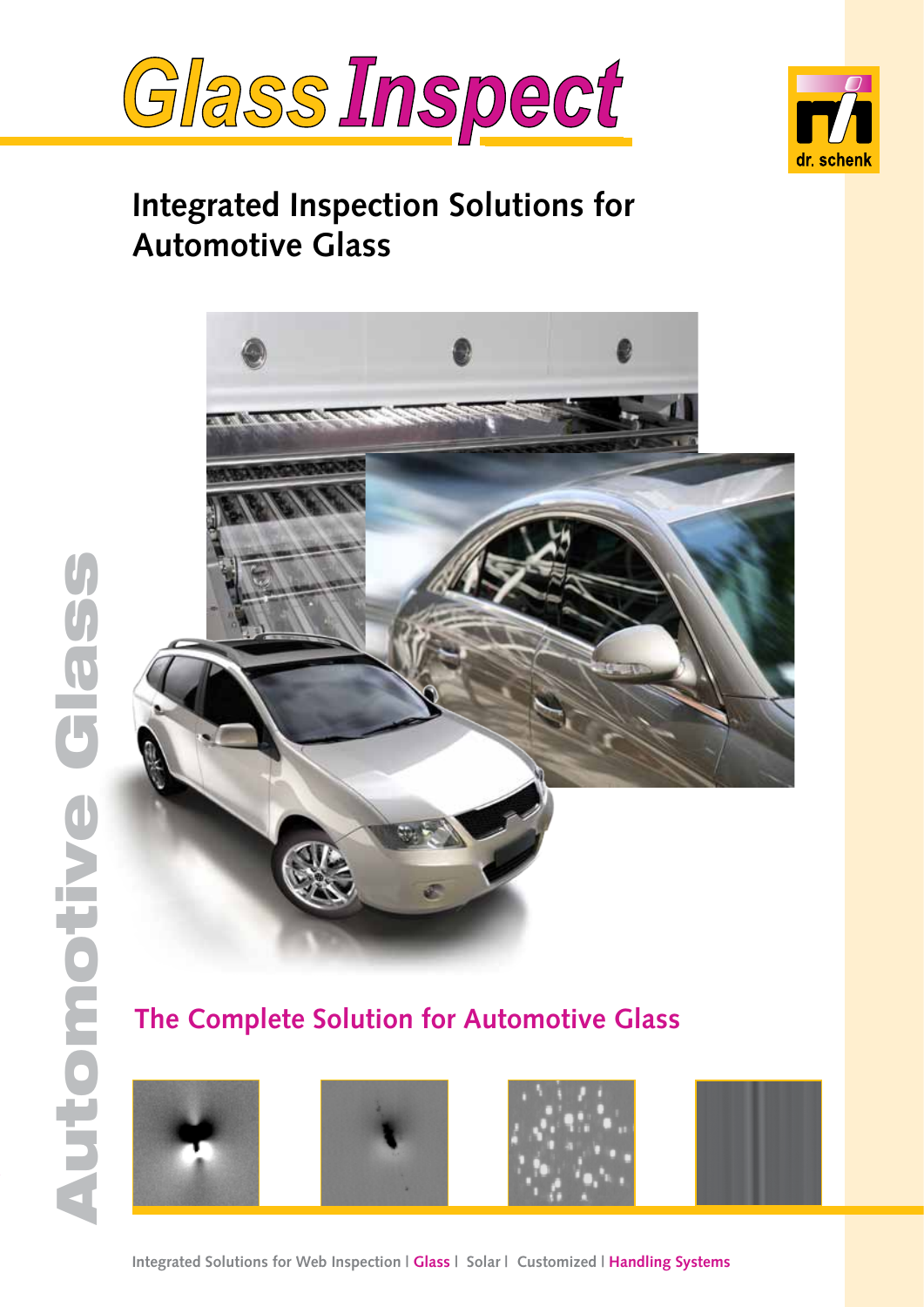# **Glass Inspect & Glass Measure**

### The complete solution for automotive glass

GlassInspect for automotive glass is the complete solution for the special high requirements of glasses used in cars, trucks, utility vehicles and other automobiles. GlassInspect monitors the cutting and grinding of glass sheets and the drilling of holes, so that only sheets with the right measurements, perfect edges, smooth drill holes and unblemished appearance are further processed to the automotive assembly line. The integrated Dr. Schenk inspection solution guarantees maximal yield of high-quality glass components for the stringent demands of the automotive industry.



*Measuring the Chamfer Width*



*Measuring Drill Hole Alignment*

### Float glass

Before the glass for the vehicle is cut, it is inspected during the many previous process steps. There, a number of diverse and damaging defects can occur, from local glass defects, to tin drops and reams. With GlassInspect, all of these defects can be detected, so that the defect information can be used for cutting optimization. This allows to fix the production before waste is produced, and thereby saves production resources and post-processing effort.

### Inspecting automotive process steps

After the glass is cut into sheets, edge grinding and drilling of holes are the next steps. Here, the Dr. Schenk inspection can help again. The system's intuitive visualization software displays real-time, high-resolution defect images of all four edges of the glass sheet, as well as drill holes and the glass surfaces.

All dimensions of the glass are measured, so that the size and distance requirements of each car model are met before advancing to further production steps.

Edge defects are detected in 3D, measuring the length, width and depth. Drill holes are analyzed for correct chamfer width, symmetrical hole shapes and irregularities at each bevel surface.



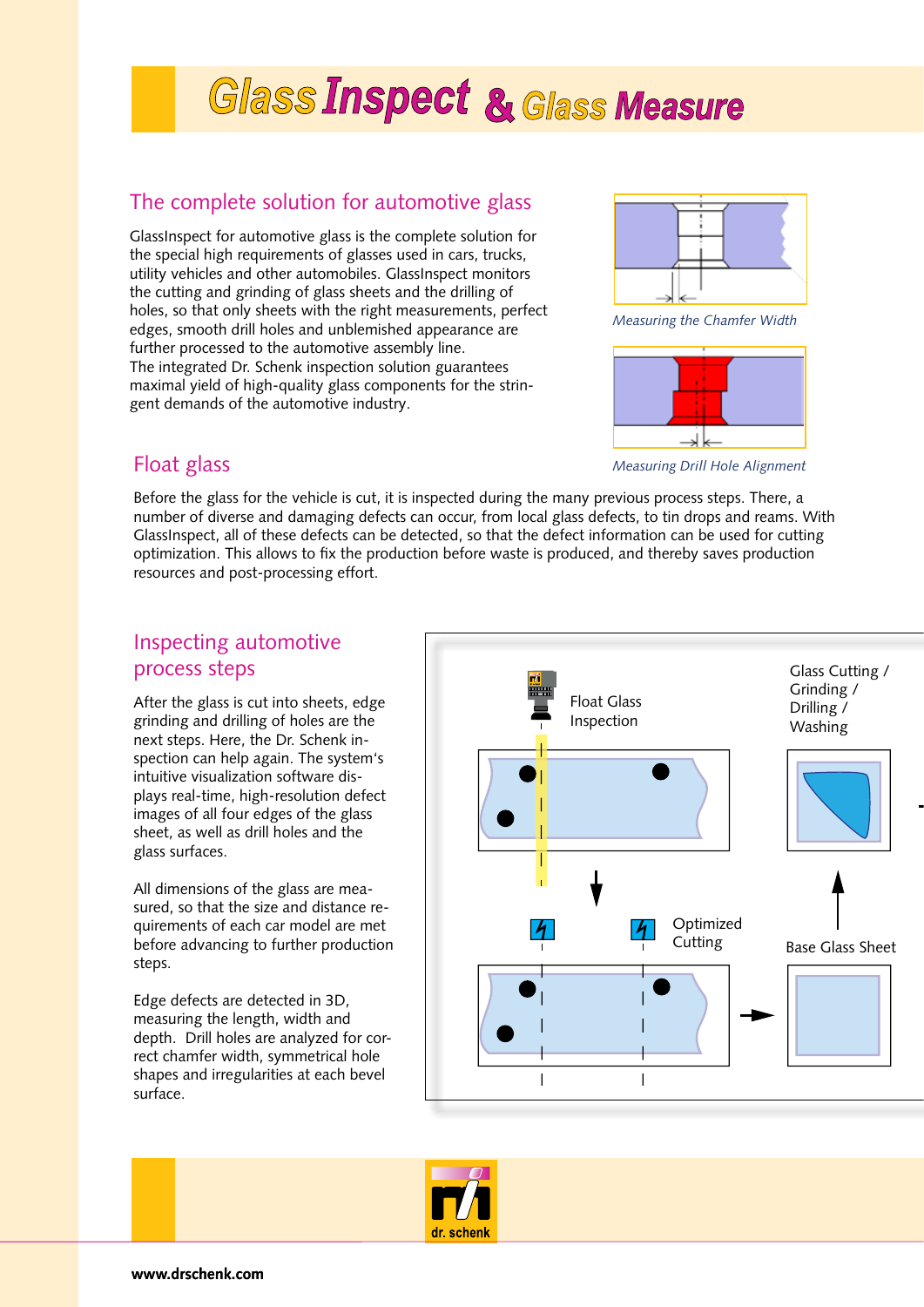# **Inspection and Handling Systems**

### Edge Defect Types

- Edge Cracks / Chips
- Edge Burns / Polishing
- Shiner Defects
- Bevel Defects
- Inhomogeneous Edge Grinding
- Edge / Corner Measurement defects

### Drill Hole Defect Types

- Chamfer Width
- Eccentricity of Holes
- Bevel Grinding
- Alignment of Top and Bottom Holes



Inspecting Glass from Float Line to Finished Automotive Part with Dr. Schenk

### Other Defect Types

- Measurement Defects
- Handling Defects
- Glass Defects
- • Specific Customer Defects

### MIDA and SLT: Perfect combination for defect detection

Dr. Schenk's Multiple Image Defect Analysis (MIDA) lets you view defects simultaneously in different channels, from different perspectives (brightfield/darkfield, reflection/transmission), with different illuminations (diffuse/focussed, multiple wavelengths), resulting in up to 8 different channels with one camera.

For this type of advanced and versatile inspection, powerful illumination is necessary - introducing the Dr. Schenk Sirius Light Technology (SLT).

SLT uses ultra-bright, longtime stable, and uniform LEDs so no defect can go unnoticed. The LEDs are arranged in illumination units that can be multiplexed. This can be crucial in determining whether a defect is a simple surface contamination or a critical glass inclusion like a stone.

## **Your Reliable Partner**